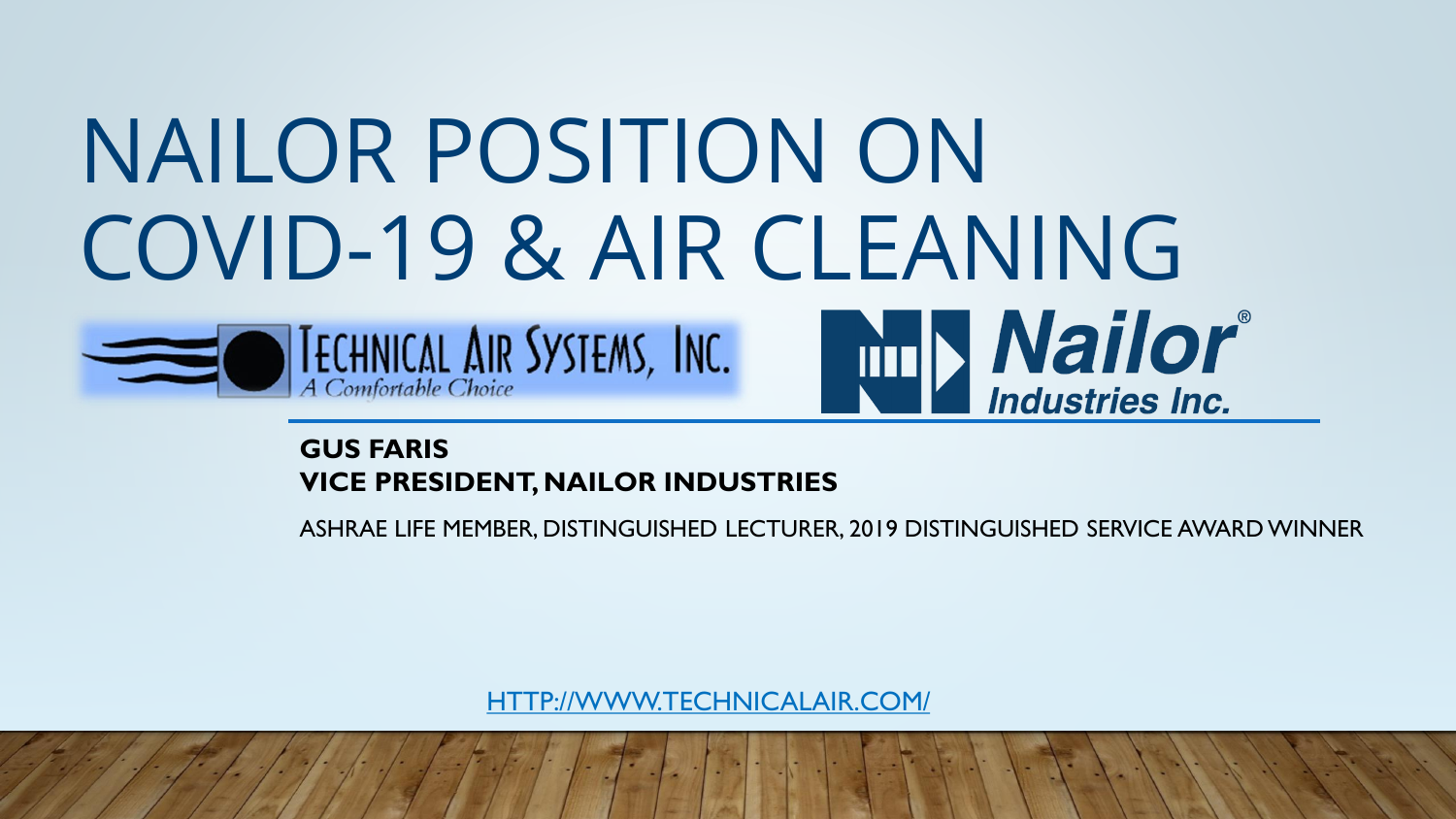# **ABOUT THE AUTHOR: GUS FARIS**

- 50+ Years of Experience
- Active Leadership Roles in ASHRAE (Life member) and AHRI
- Published Papers and Product Guides
- Vice-President, Engineering Nailor Industries
- Developed the first Fan Powered VAV boxes and later introduced ECM motor technology to the industry.



**Industries** 

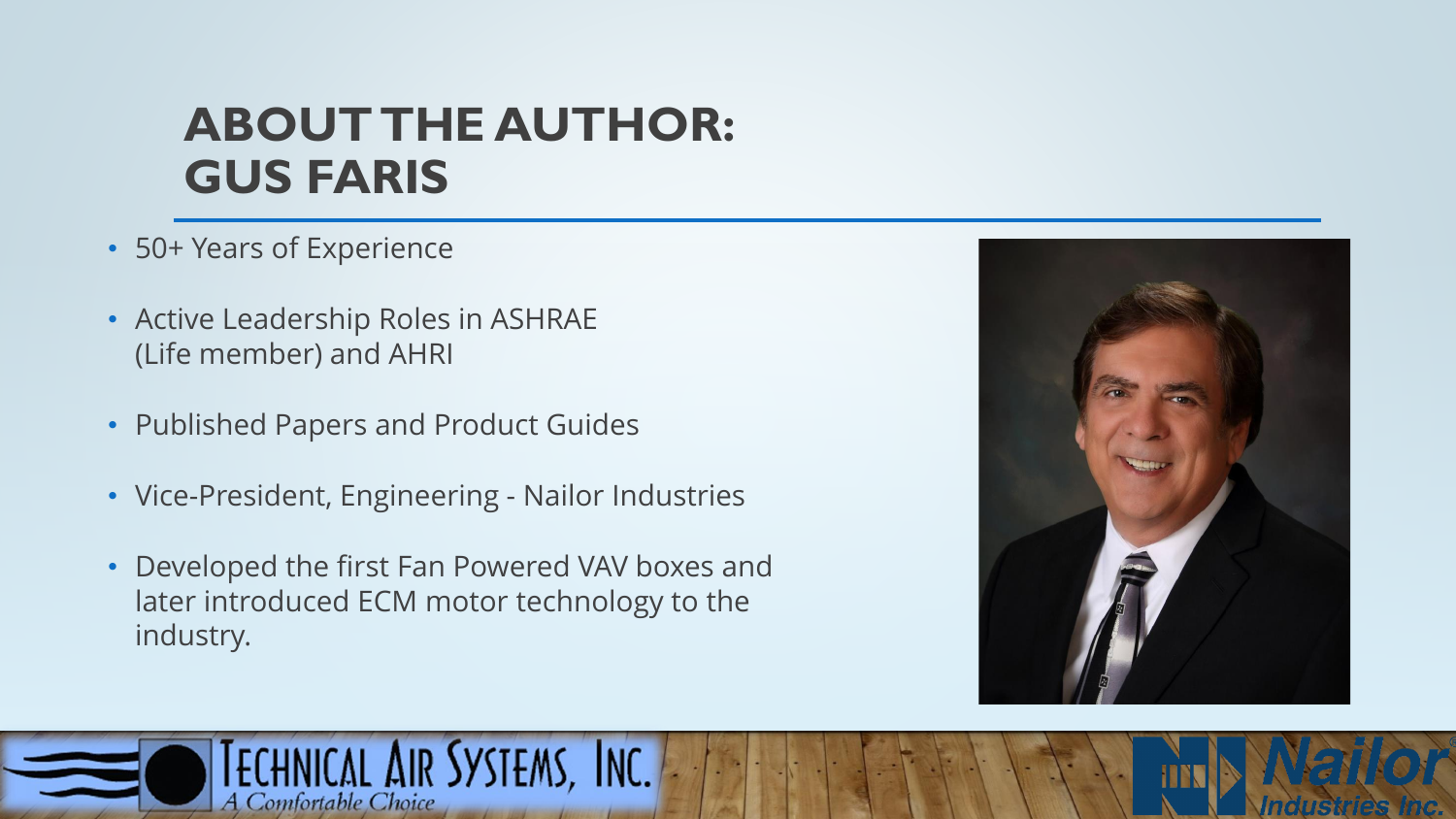# SUMMARY

#### • **Our opinion is that four of the best sources are:**

- The Center for Disease Control (CDC),
- The American Society of Heating, Refrigerating and Air-Conditioning Engineers (ASHRAE)
- World Health Organization (WHO)
- Taylor Engineering's White Paper.
- The opinions in this paper are our best assumptions as garnered from those and other sources about the virus.
- **We will cover:**
	- Where the virus comes from
	- Where the virus is located in an infected room
	- What is the best action to take to best prevent infections within your building





FOR DISEASE **ENTERS CONTROL AND PREVENTION** 





*Industri* 

ASHRA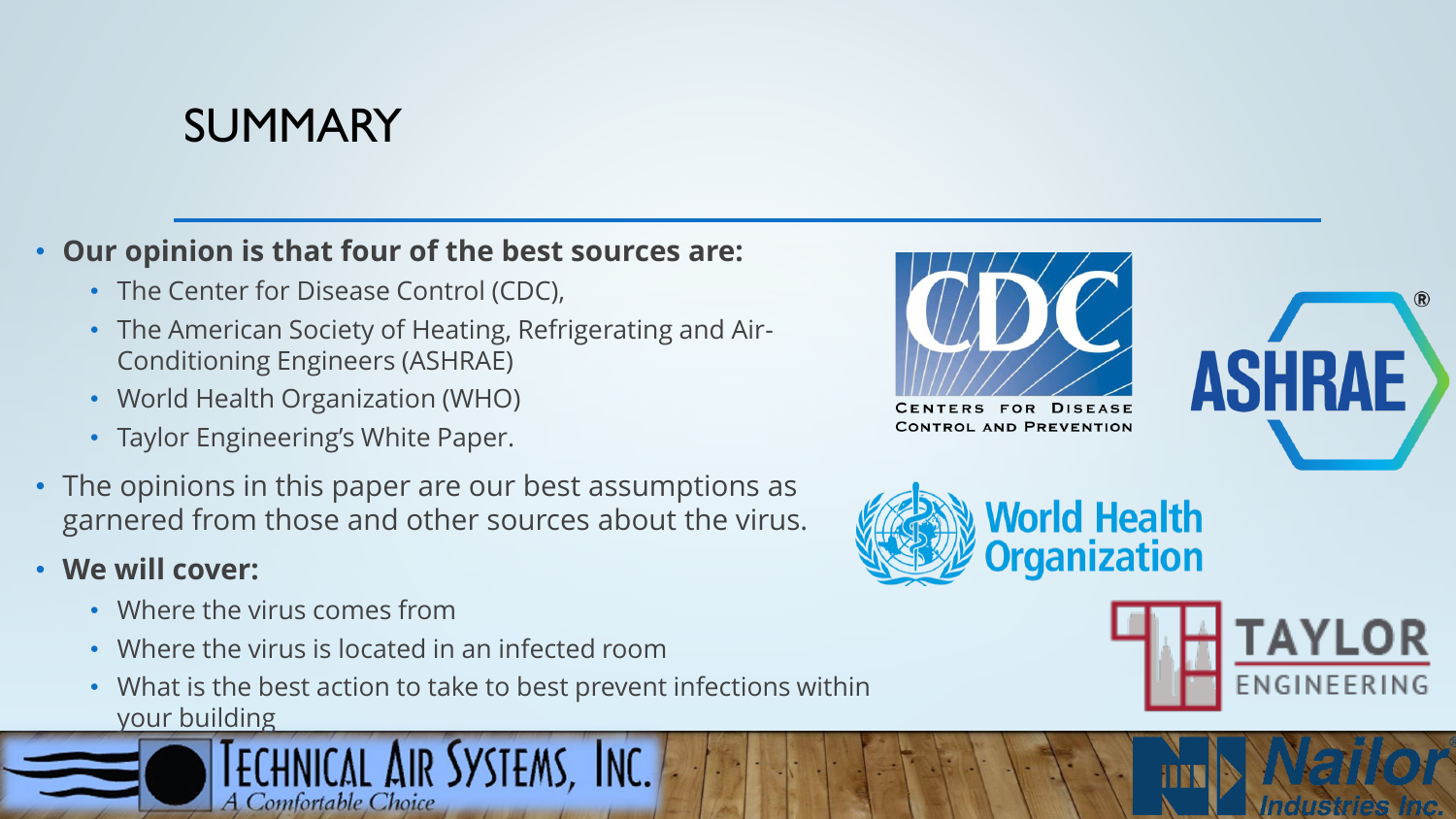# WHERE DOES THE VIRUS COME FROM?



Comfortable Choice

- The virus does not come from outdoors.
- It is introduced inside the building by occupants who are infected.
- Little that can be done to affect the virus by cleaning or sterilizing outdoor air.
- It does not mean that you should not keep your outdoor air as clean as possible.
	- Other things in the air that affect occupants by compromising their immune systems. .
	- Resulting in Covid-19 being more likely to infect or cause greater discomfort to those occupants.

molusid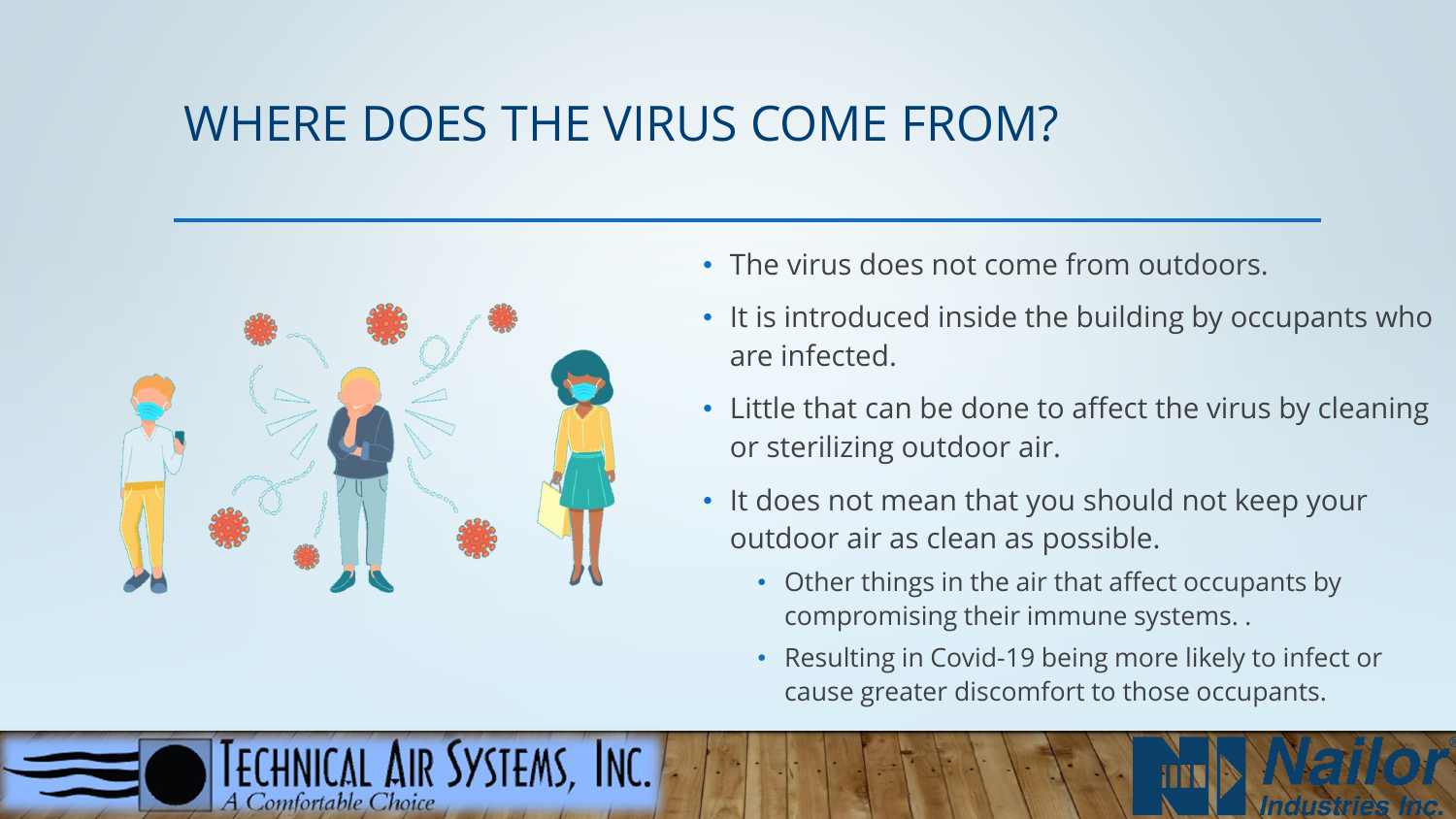# WHERE DOES THE VIRUS COME FROM? ACTIONS TO BE TAKEN:

- **Outdoor air should be properly protected with adequate filtration and UVc lights** 
	- **Captures and kills any pollutants and biological contaminants before they can enter the building air supply.**
- **The filter on equipment bringing in outside air should be the highest MERV rating that is compatible with the air handler**
	- **Optimally MERV 13 to MERV 16.**





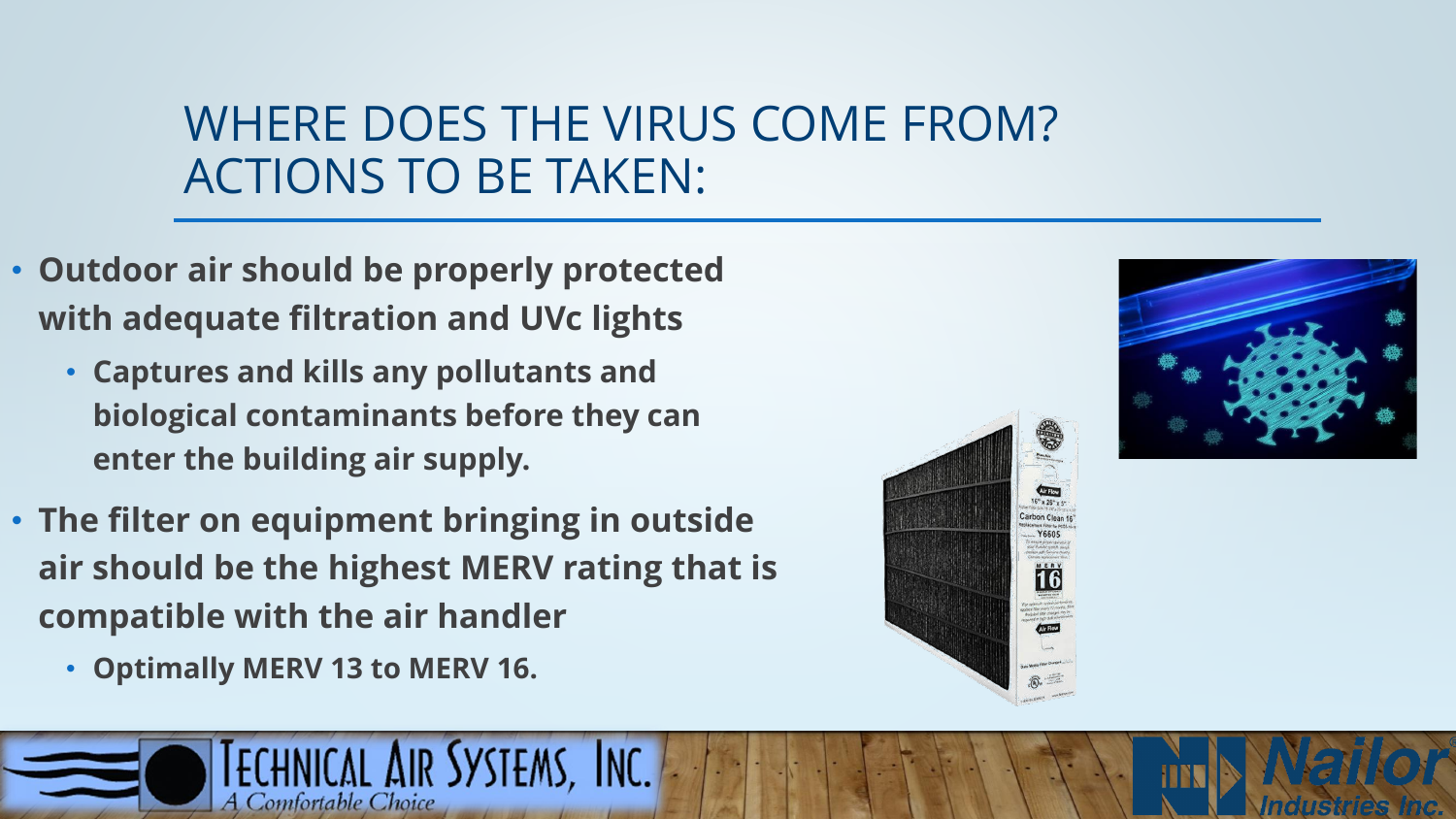#### WHERE IS THE VIRUS LOCATED IN AN INFECTED ROOM?



Comfortable Choice

chnical Air Systems, Inc.

- The virus is expelled from an infected person through the nose or mouth
- Encapsulated in a water droplet.
- **The droplets nearly all tend to fall toward the floor** unless the water evaporates before the virus hits the floor.
	- In that case, the virus can become aerosolized and remain airborne.
- There are a few instances where virus RNA has been found in filters and on dampers in the air conditioning system
- Rarely an aerosol floating freely in the air
	- unless a fan or strong jet is present in the occupied space.
- Unlikely activated Covid-19 viruses are able to make it into the air conditioning system

Ingilski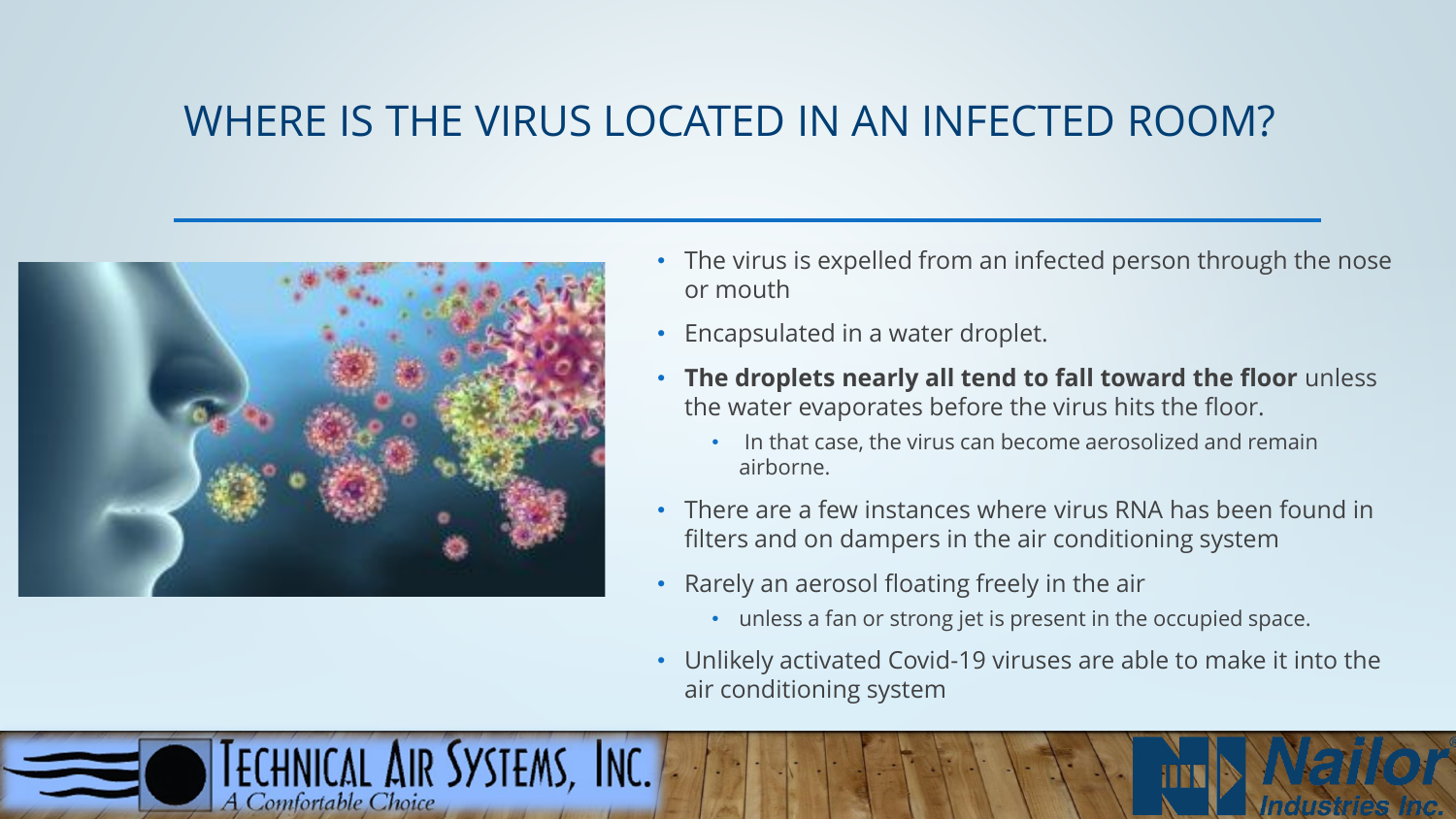### WHERE IS THE VIRUS LOCATED IN AN INFECTED ROOM? ACTIONS TO BE TAKEN

- **Cleaning room air is a common recommendation as a reasonable approach.**
- **Nailor has designed the MAC-700 for that purpose.** 
	- **Bottom intake to pick up contaminants from the floor.**
	- **Internal UVc kill zone destroys 99.9% of viruses present.**
	- **HEPA filter captures 99.99% of all other contaminants as they pass through the filter.**
	- **Pre-filter at the bottom of the unit extends the HEPA filter lifetime by removing larger particles.**





*Induskil*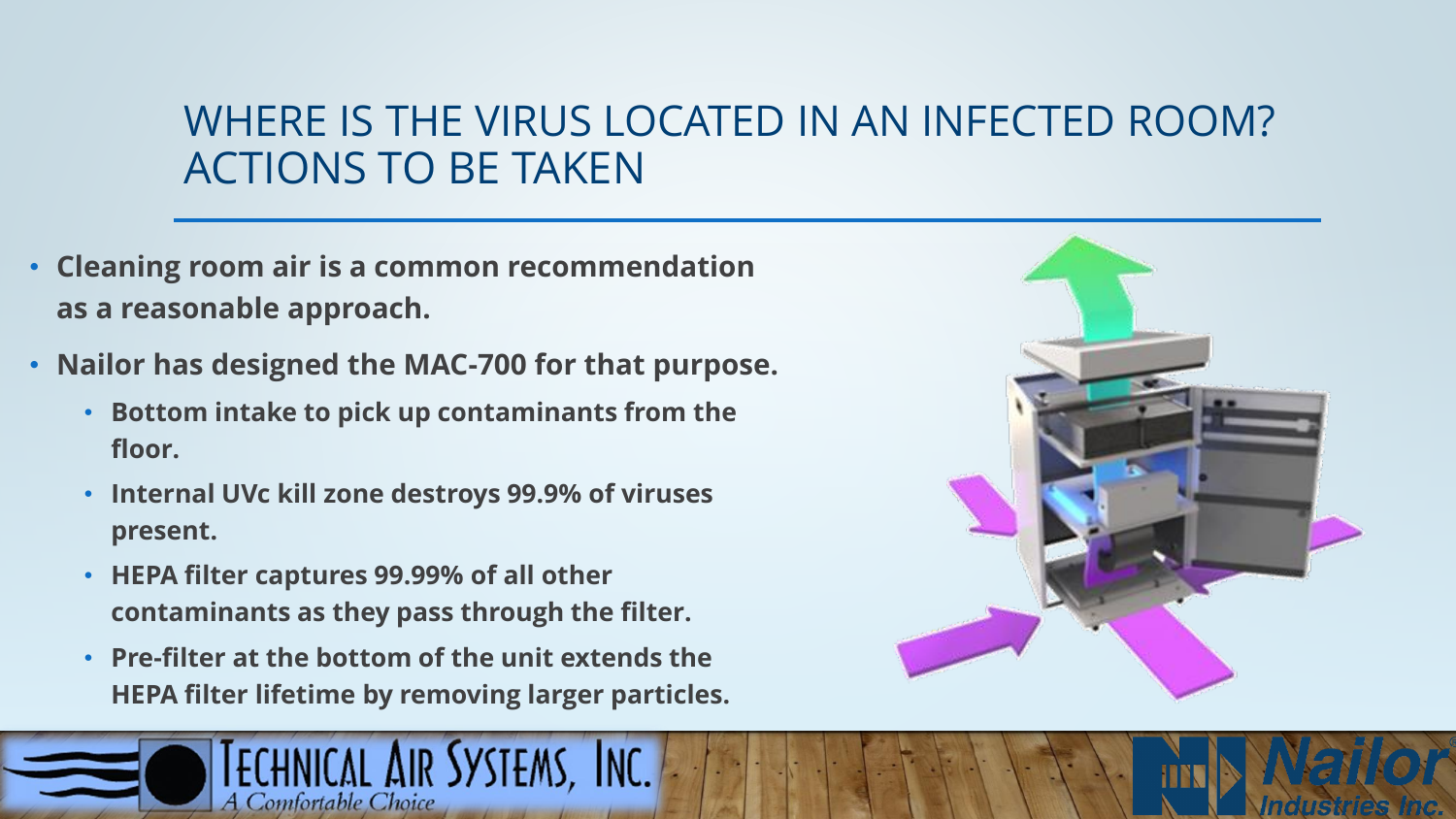# WHAT IS THE BEST ACTION TO TAKE TO PREVENT INFECTIONS WITHIN YOUR BUILDING?

- **Indoor recirculating air handlers feed many zones distributing air throughout large areas of the building.** 
	- **That air should be well filtered.**
- **Use the highest MERV rated filters recommended by the manufacturer on your air distribution devices.**
- **Employ room air cleaners for local occupied spaces like Nailor's MAC 700.** 
	- **Indoor recirculating air handlers should also be equipped with at least MERV 10 filters.**
- **Avoid devices which direct air jets directly at occupants in the occupied zone.**
	- **Air jets carry viruses from an infected person to others in near proximity.**





Industries